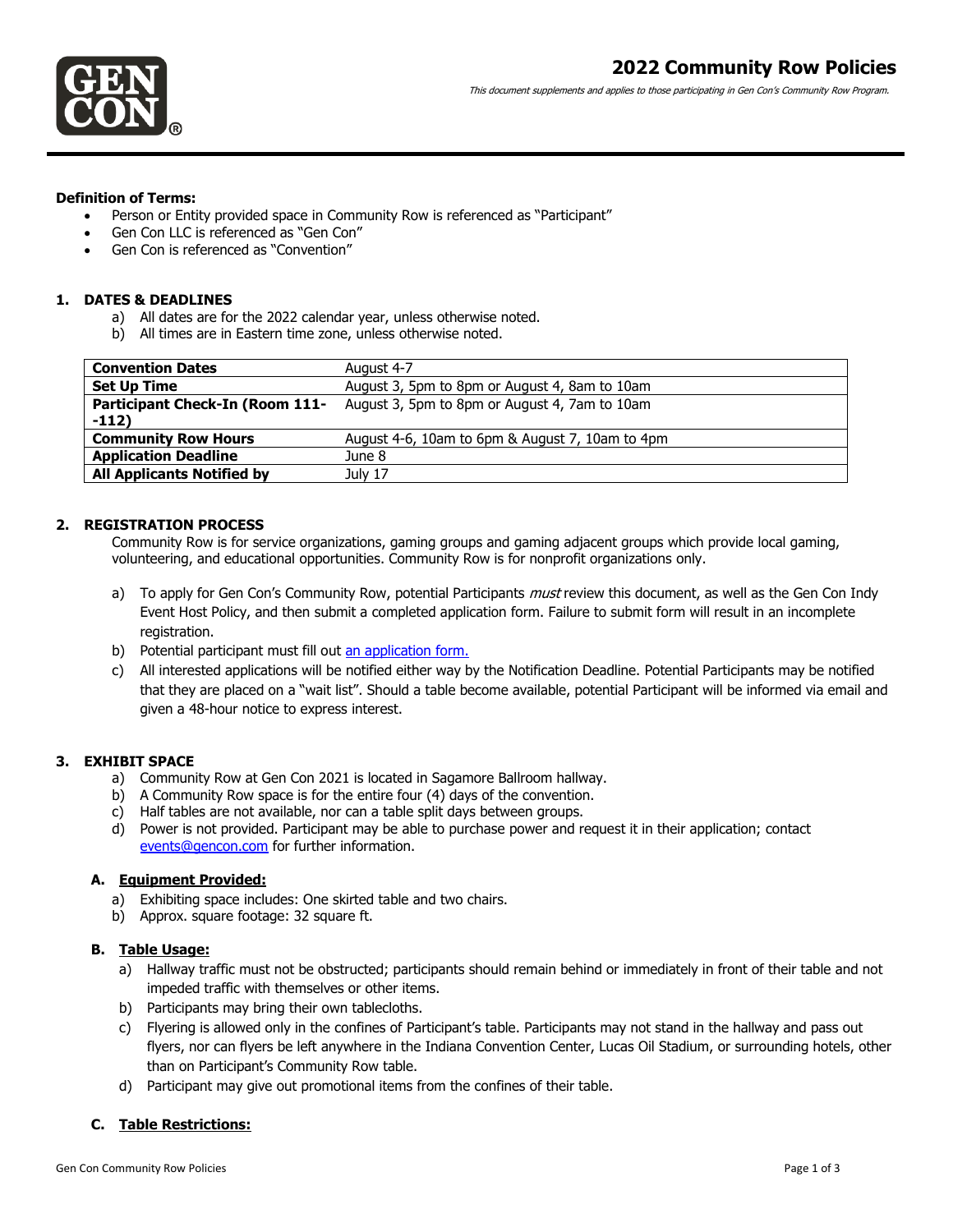- a) Participants may also bring one pop up banner no more than 8' in height, and 3' in length (DR). No other banner or scenic elements will be allowed without express permission and approval from Gen Con. Banner must be behind, or directly next to, table; banner may not be placed in the hallway past the plane of the table.
- b) Nothing may be affixed to any wall or window.
- c) Sales may not be conducted in Community Row. Participants should contact [events@gencon.com](mailto:events@gencon.com) regarding the possibility of a donations jar.
- d) Materials, such as tablecloths, flyers, etc., may be left on and under the table when it is not staffed; Gen Con is not responsible for lost or stolen items, nor can Gen Con provide storage space.
- e) All display items must be between the walls and front edge of table. Display items cannot hang out beyond this footprint.
- f) The foot print of the table/panels cannot be altered in any way. Tables cannot be moved or joined together to form a larger footprint or booth type setup.
- g) Helium balloons are not allowed in the Indiana Convention Center, Lucas Oil Stadium, or surrounding hotels.
- h) Failure to comply with these restrictions may result in removal from Community Row.
- i) Note that other participants might have specific marketing agreements with Gen Con that allow some deviations from these rules; that does not mean such deviations are approved for all Community Row Participants; if there are questions or concerns onsite about another Community Row Participant, please contact Event Staff.

#### **D. Table Staffing:**

- a) Participants are responsible for staffing their own tables.
- b) Tables are expected be staffed during hours noted in "Dates and Deadlines" section. Tables MAY be staffed at any time from 8am to midnight each day, per the hours of the convention.
- c) No more than four (4) staffers may be present at a table at any time.
- d) Badges are required for anyone staffing a table.

#### **4. BADGES**

- a) Badges are required for admittance to Gen Con and must be visible/worn at all times while in the Indiana Convention Center, Lucas Oil Stadium, and surrounding hotels.
- b) A Community Row table receives up to two (2) attendee badges; additional badges may be available on request; email [events@gencon.com](mailto:events@gencon.com) with an explanation of the need for additional badges.
- c) Badges are associated to accounts in the Gen Con system, one badge per account. Participant must have an account in order to receive a badge. Each Participant's helper(s) must have separate, individual, unique account(s). Additional badges require separate, individual, unique accounts. Gen Con will communicate instructions for use of badge allocation, via email, once Participant is accepted into Community Row.
- d) Participant is responsible for acquiring their badge through the system. It is recommended to do this prior to the Convention to avoid long check in lines at pick up location.
- e) Badges will *not* be mailed prior to the Convention; they must be picked up onsite.
- f) Badges are to be picked up at GM HQ (located in room 111-112) during "Check-In" hours, as noted in "Dates and Deadlines" section.
- g) These badges allow access to the Exhibit Hall, free activities/events, and the ability to purchase event tickets for gaming events. They are 4-day attendee badges.

## **5. ADVERTISING**

- a) Gen Con will provide a dedicated Community Row section on our website, and possibly in our onsite Program Book.
- b) Gen Con will include Community Row highlights in one of our pre-show email newsletters.

## **A. Advertising Release:**

- a) By completing the Community Row application, all Participants and their helpers grant Gen Con the right to use their name and images in promotional material for the Convention.
- b) This promotional material includes the Gen Con website, the onsite Program Book, email blasts, and our social media outlets.

# **6. SECURITY & LIABILITY**

- a) Gen Con LLC is not responsible for any injury to Participant's agents, servants, employees, or damage to or theft of property from any cause prior to, during, or subsequent to Gen Con. Participant hereby expressly agrees to indemnify and hold harmless Gen Con LLC against any and all claims for such loss, damage, or injury.
- b) Participant agrees to indemnify, defend, and hold harmless Gen Con LLC against any and all claims for loss, damage, or injury associated with Participant's vehicles, property, personnel, events, and general conduct at the event. In the event that Gen Con LLC or the owners of the convention site are held liable for reasons caused or aggravated by Participant's action or failure to act in any manner whatsoever, said Participant shall reimburse Gen Con LLC and/or the conventionsite owners for all costs incurred.